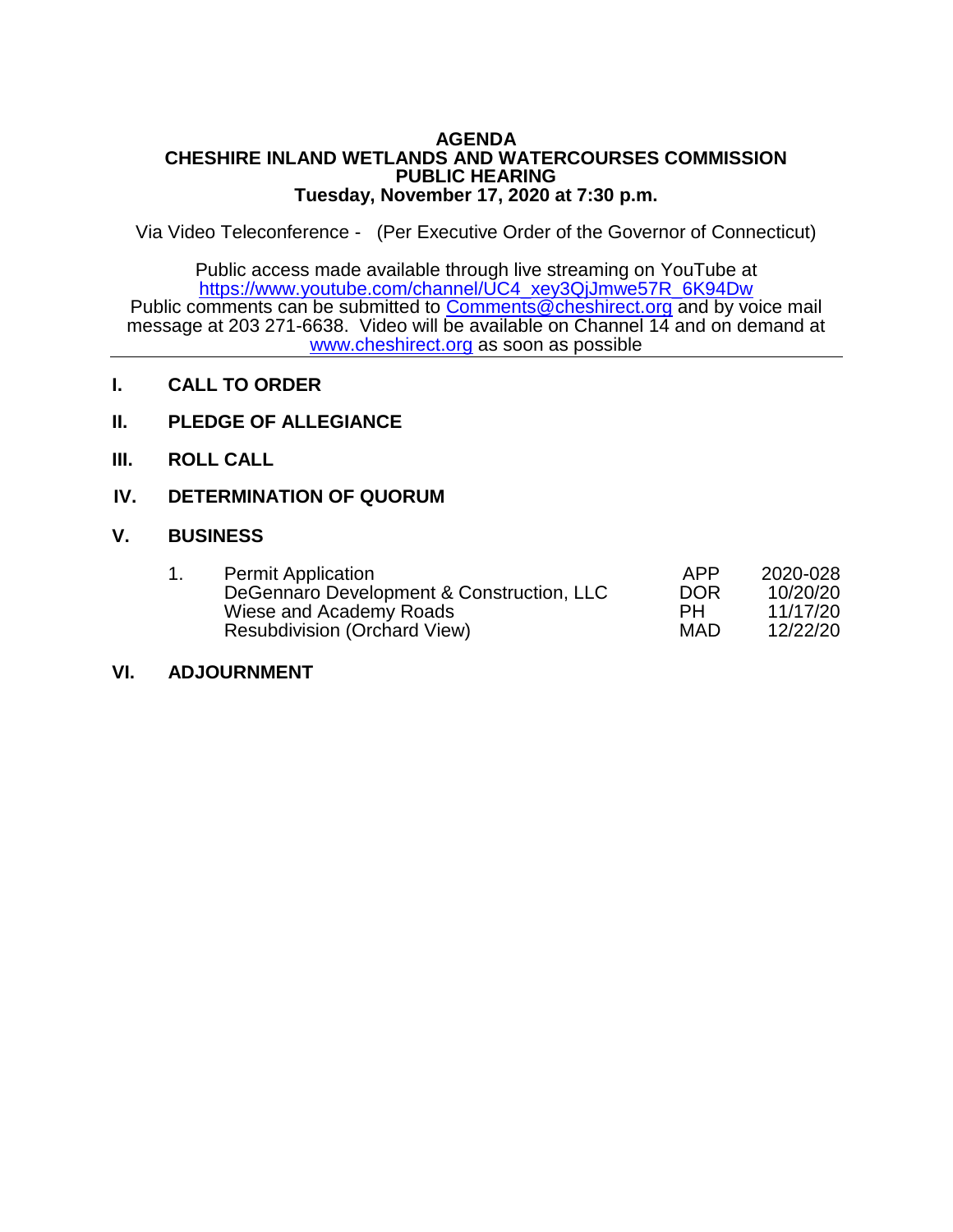#### **AGENDA CHESHIRE INLAND WETLANDS AND WATERCOURSES COMMISSION REGULAR MEETING Tuesday, November 17, 2020 at 7:30 p.m.**

Via Video Teleconference - (Per Executive Order of the Governor of Connecticut)

Public access made available through live streaming on YouTube at [https://www.youtube.com/channel/UC4\\_xey3QjJmwe57R\\_6K94Dw](https://www.youtube.com/channel/UC4_xey3QjJmwe57R_6K94Dw)

Video will be available on Channel 14 and on demand at [www.cheshirect.org](http://www.cheshirect.org/) as soon as possible

- **I. CALL TO ORDER**
- **II. PLEDGE OF ALLEGIANCE**
- **III. ROLL CALL**
- **IV. DETERMINATION OF QUORUM**
- **V. APPROVAL OF MINUTES –** Regular Meeting November 5, 2020

### **VI. COMMUNICATIONS**

- 1. MMI Response to Anchor Engineering Comments, Dated 11/12/20 Re: Wiese Road and Academy Road
- 2. Anchor Engineering Comments (Town Consultant), Dated 11/09/20 Re: Ball & Socket Arts, Inc., 493 West Main Street
- 3. MMI Response to Anchor Engineering Comments, Dated 11/12/20 Re: Ball & Socket Arts, Inc., 493 West Main Street

### **VII. INSPECTION REPORTS**

- 1. Written Inspections<br>2. Staff Inspections
- Staff Inspections

### **VIII. ENFORCEMENT ACTIONS**

- 1. Notice of Violation/Cease and Desist Order SC 10/06/20 Unauthorized Activities in the Wetland & Upland Review Area Mr. Heber Alvarenga 720 Yalesville Road Map 59, Lot 76
- 2. Notice of Violation/Cease and Desist Order SC 10/06/20 Unauthorized Activities in the Upland Review Area, Wetland Area and Intermittent Watercourse Mr. Brahim Krasniqi 152 Talmadge Road Map 66, Lot 15